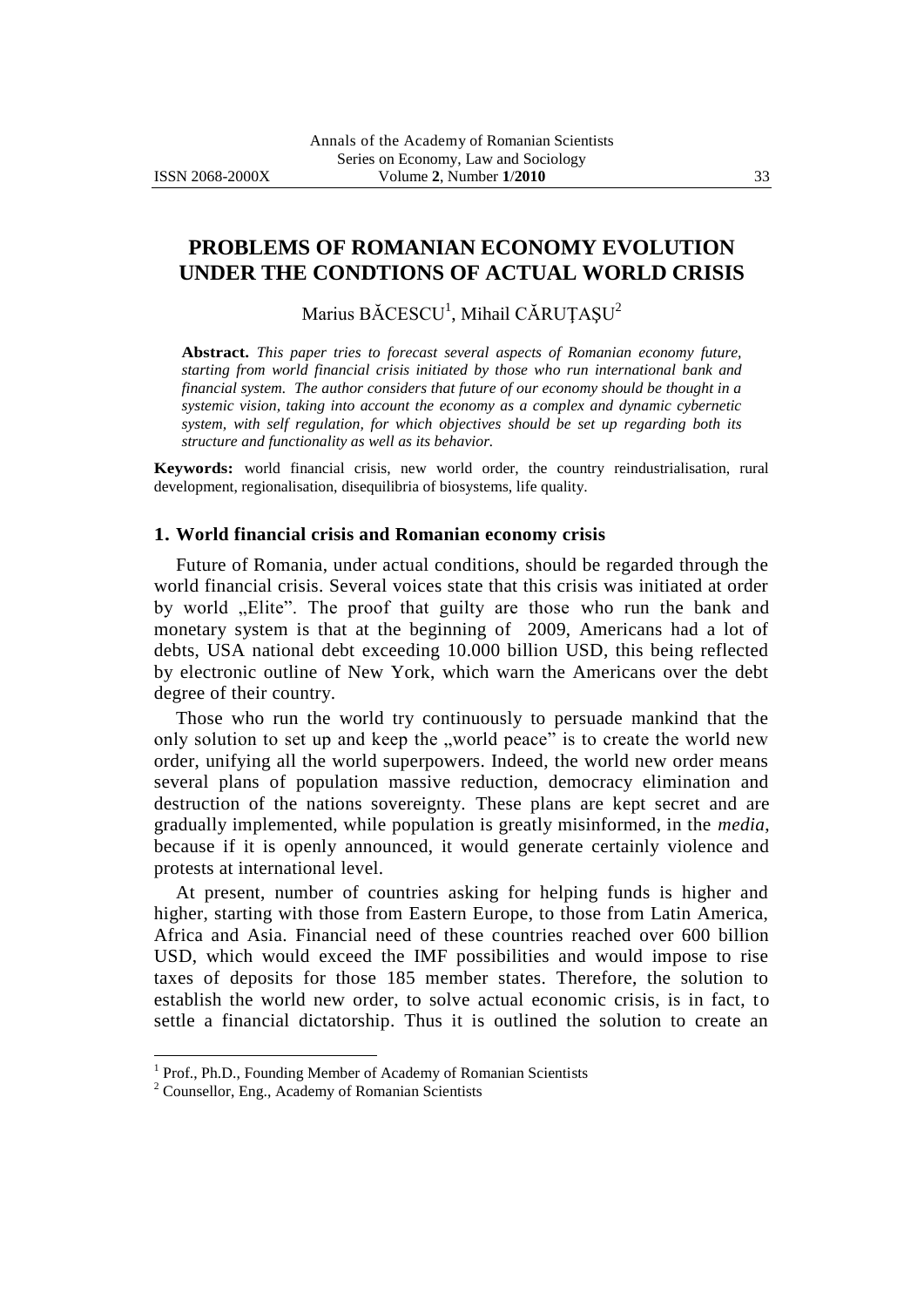unique bank financial authority, this being also used in 1815, 1907, 1929, 1944 and 1971, under the same pretext: economic growth insurance. Each time, a new crisis followed being more ample and more severe, which increased more and more the shadow financial power.

At Bilderberg meeting from Washington, during June 5 - 8, 2008, here also taking part the president of Federal Resources, secretary of USA Treasury, president of European Central Bank, president of World Bank – a real shadow world government – president of Federal Bank from New York asked the implementation of an unique body of banks control on the whole planet, called Global Monetary Authority, because mankind faces a global crisis which asks for global solutions. This authority should supervise "strictly" activities of national financial authorities, more severely than IMF, and will control the implementation of some global regulations and big global financial companies should submit to this monitorisation.

Moreover, Nicolas Sarkozy suggests at the meeting of October 15, 2008, in Brussels, among EU member states, the creation of a world financial government, to refund the financial system, and whose regulations and supervision no financial institution should escape.

Everything mentioned above is nothing but the reiteration of an old strategy, which was used several times along history, having always the same disastrous consequences for mankind: a crisis situation was created, a solution was provided (only to keep the stability) and then measures were implemented creating a higher control on behalf of the world elite.

These shadow bankers, through their organizations Federal Reserve, World Bank, IMF and central national banks of the highest world powers, applying meticulously the well known script, created panic necessary to accept a new unique financial authority, at world level, being run by the same small group, which wants to dominate the whole planet.

As conclusion, I believe we are wrong if we state that plans of world globalization were planned by the most important representatives of the "world elite", which belong to an international secret conspiracy, carefully organized, on the principle that the most certain and rapid way to establish the world new order is financial crisis.

### **2. Systemic vision of Romanian economy future**

A very important problem concerning scientists in Romania, is Romanian economy future under the conditions of actual world crisis. Romanian economy, as any national economy, is a complex, dynamic and self regulated system, namely it is a **cybernetic system.** Any cybernetic system is characterized by three fundamental attributes: structure, functionality and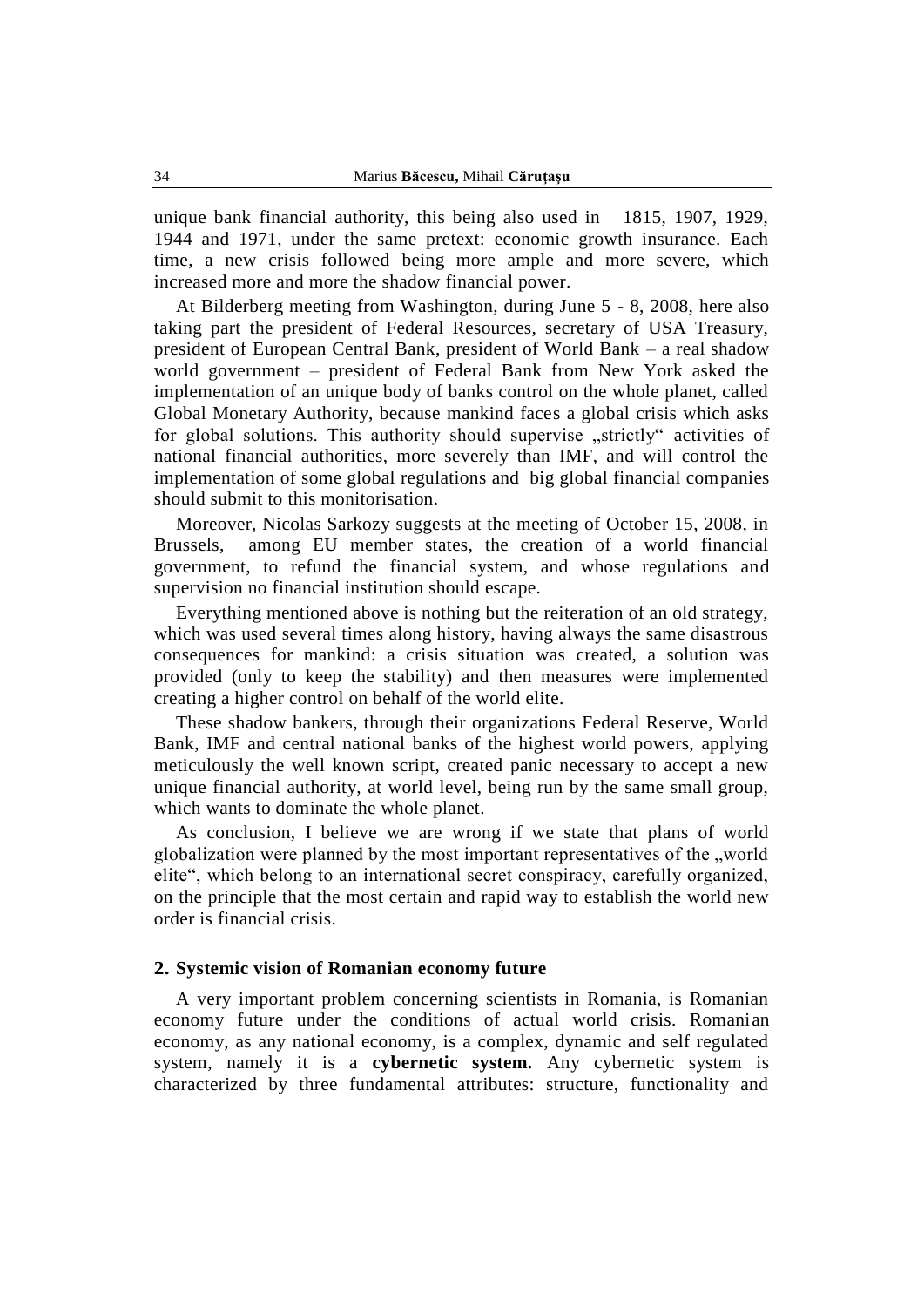behavior. Perfection of such a system naturally supposes to set up some objectives regarding the three essential aspects:

-perfection of economy structure, namely economy restructuring;

-perfection of economy functionality, namely efficiency of all the activity sectors;

-perfect of economy behavior, namely perfection of its functioning mechanisms;

Academy of Romanian Scientists (A.S.R.) – which is a national forum of devotion and scientific development, independent, non-party, nongovernmental, nonprofit, unifying personalities representative of Romanian science – considers to be its duty to contribute to the improvement of development Strategy of Romania in the next period.

Romanian economy future should be prefigured starting from the project of **post accession Strategy,** elaborated by the Government during 2007-2013. On this base we allow to have some findings and proposals for Romanian economy future under the conditions of world economic crisis.

**It is necessary the clear formulation** not only action directions, but also of objectives to be achieved, of means and resources needed by periods and of final levels, regarding economic and social development.

### **3. Problems of Romanian economy future**

**First of all, it is necessary a clear presentation of situation on the main macroeconomic indicators at the moment of accession – January 1, 2007 – as compared to the stipulations of pre-accession program 2005-2006 sent by Romanian Government to European Union and measures to recover the left behind noticed, for each sector of activity.** 

Problems about **development of industry** should be treated distinctly. Chapter regarding industry, negotiated during pre-accession, includes several important elements, which should be object of the strategy. Thus, this chapter clarifies activities which develop and those which are kept at constant level, as follows:

- "there are real chances to develop industrial activity for the fabrication of tractors and agricultural machinery, chemical fertilizers, telecommunication equipment, information technology, food industry."

- "in some sectors, activity should be kept at constant level, being possible their slight development, as follows: ship building and repairs, crude petroleum processing, medicines, wearing apparel-textiles, footwear, iron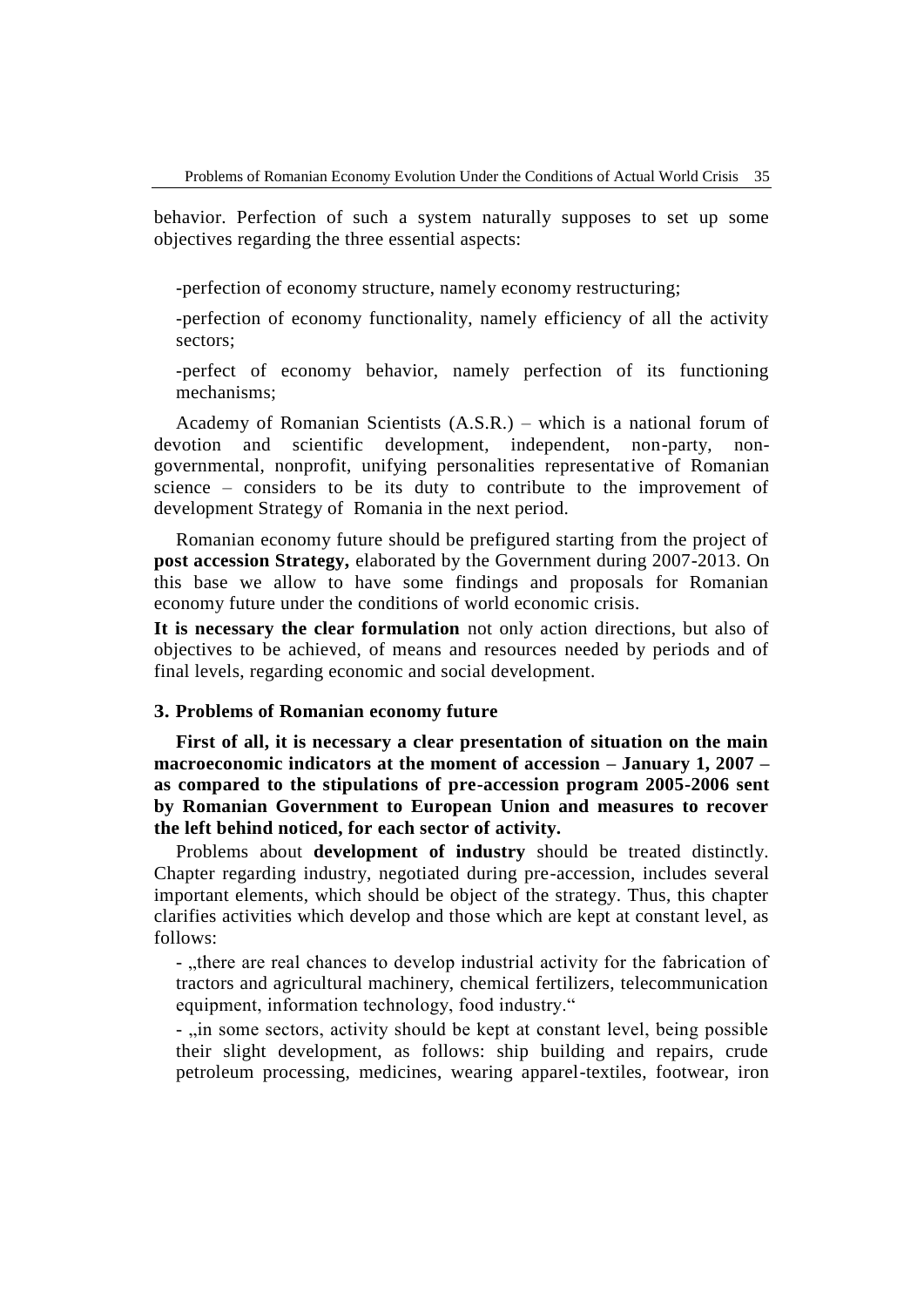and steel industry, bearings and pumps, chemistry, wood industry, furniture, pulp and paper, some transport means."

It is necessary to forecast how industrial sectors will evolve and their stage up to 2013, how and with what means.

We agree that Romania should get closer to the conditions existent in the European Union, but we **should not copy its structure by branches and absorb everything of European Union.** Certainly that development of services, tourism and some traditional branches will be one of the basic solutions to absorb the population released from agricultural activities.

**Reindustrialization of the country** should be done in the interest of Romania, carefully taking over the advice of international financial bodies and propelling the competitive sectors.

We **should reconsider the convenience of privatization in the field of public utilities**, especially of strategic enterprises in the sectors energy, gas, post, telecommunications, railways. At the same time with foreign capital attraction, it is necessary to assure in the economy an **significant prevalence of native capital** and further of state control in these strategic fields. Privatization of national strategic importance companies should be done in the future based on public debates.

We noticed that in Romania some economic sectors have been privatized which EU countries did not privatized. It is not necessary **to transfer state monopoly to other states or to private monopolies.**

Regarding **Agriculture and rural development we should be also taken into account** the stipulations in the negotiated field for this field in the post accession period.

- To **remove the low technical endowment** with machinery and equipment to set up the endowment rate by year, resource and effect (assure to cultivate the whole arable area);
- Romanian economy cannot be developed without agriculture development and agriculture cannot be developed without industry development for agriculture and village, where only 5% of agricultural experts work anymore in agriculture. Romanian authorities, taking into account the experience of EU countries in application of Common Agricultural Policy, which determined millions of peasants to leave their villages and lands, should elaborate and develop an **own green agenda**, to be strong candidates for Rural Development Funds, the main financing source of rural zones. It is necessary that Government **should stop termor system** (100 euro per 1 ha, losing ownership right), leading the rural devastation.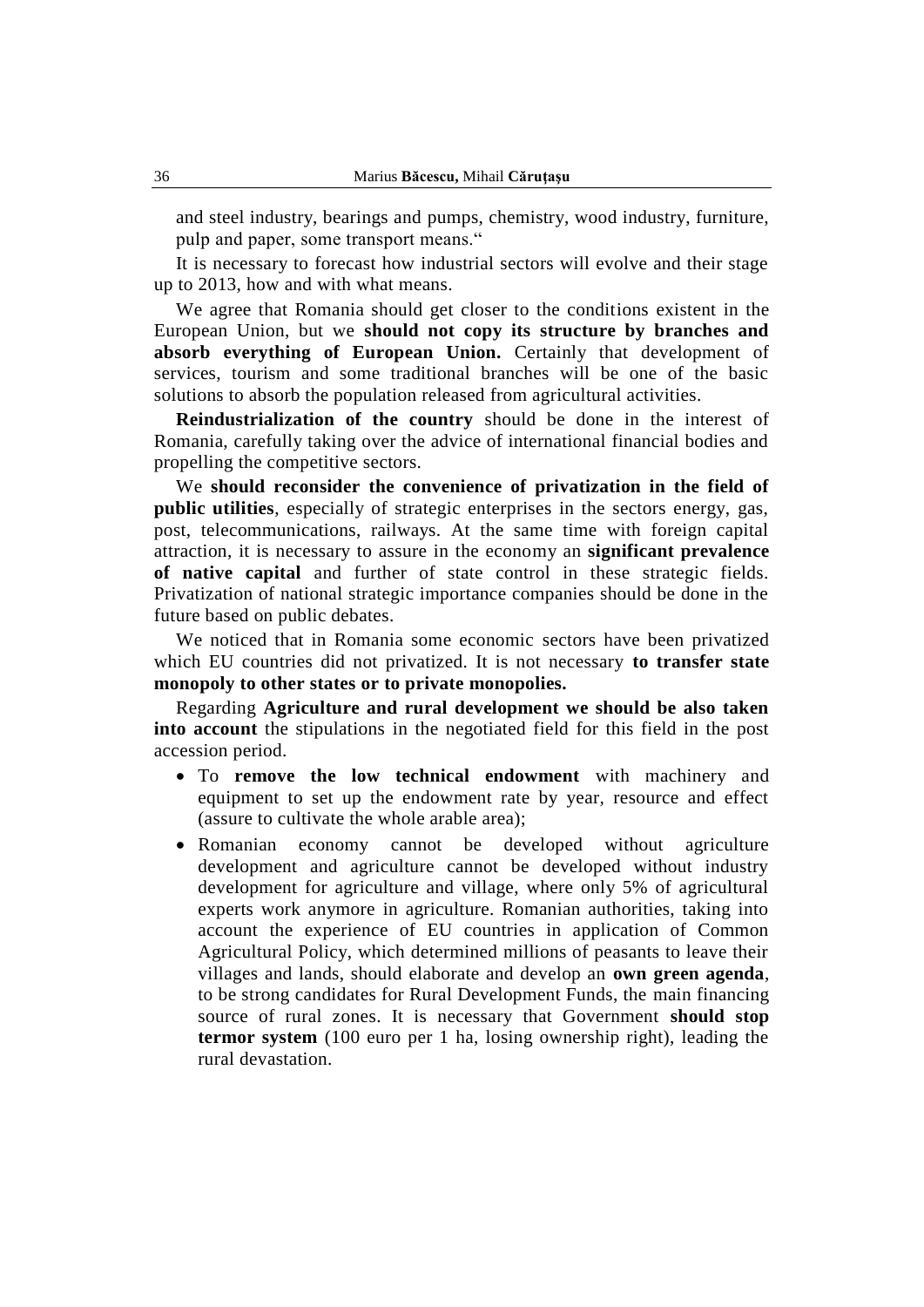- We propose to stipulate **measures to rethink the credit system in agriculture**, to stimulate farmers in the development and diversification of agricultural and industrial activities.
- Because agriculture of Romania can feed a population of 2.5 times higher than today, it would be better to stipulate the way of **redoing the areas planned for irrigations,** as soon as possible, taking into account the conditions in which drought periods are more often.
- It is necessary that advance pay for tractors and agricultural machinery which peasants procure when they gather to create efficient and bigger holdings, should be financed with credits for 10-15 years, with grace periods and advantageous interests.

**Regarding development of physical infrastructure** (transport, energy) it should clarify what place would have energy based on regenerated resources, what funds are needed and how they would evolve during 2007-2013 and in perspective.

Concerning regional development of Romania, it should be stipulated as objective **improvement of regionalization**, respectively remodeling those eight regions, so that it should contribute better to the development of regions left behind, including mountain areas (regions should be centered on mountain massifs to avoid division of a mountain massif among 2-3 regions, causing problems to achieve an economic objective to satisfy at the same time the interests of several regions).

**Development of human capital with its components should** include the problem of stopping the emigration of labour force, which upset the whole Romanian society (lack of skilled labour force, lack of children education for those left to work in other countries, disjoint of many families).

It is better to start from human natural and accumulated resources we hold. Pillars of Romanian society are education, R&D and innovation, potential of creation branches development which constitute the engines of economic progress. That is why it is necessary first of all, **urgent liquidation of illiteracy**, in maximum 5-6 years, as well as **assimilation of street children,**  for this using for instance material base of disaffected military stations.

It should be treated aspects, evolutions and measures to be taken for the **consolidation of Capital Market** (enlargement of companies participation in stock exchange, launching shares to assure capital needs, higher population information regarding capital market benefits etc.)

**It is necessary that fiscal, budgetary and monetary policy** should be underlain with representative indicators in evolution: fiscal level, income, expenditure, monetary supply, nongovernmental credit, of which separately for economy and for the population, respectively, for consumption and real estate,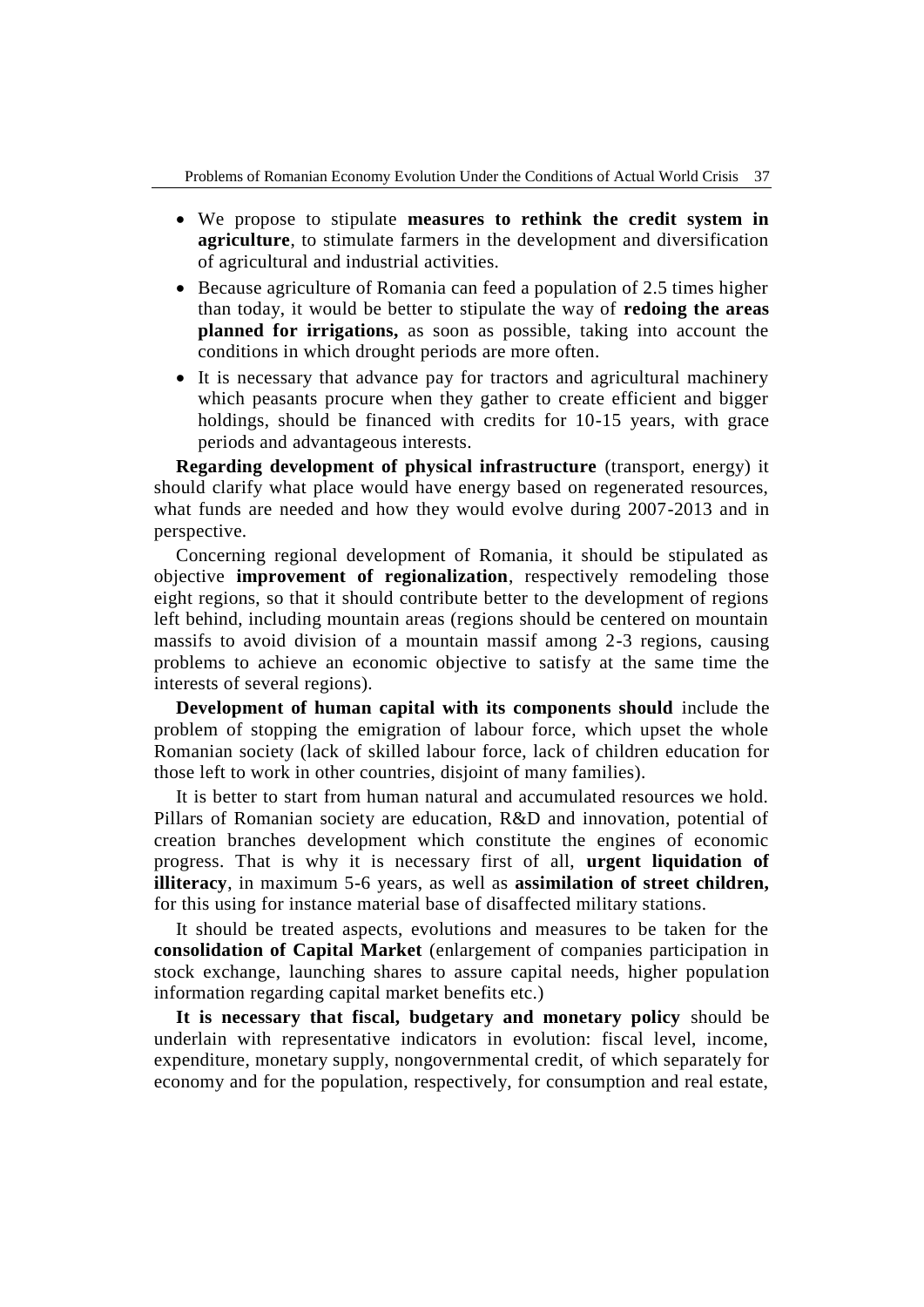deflation, budgetary deficit, quasi fiscal deficit etc. Forecast should be especially done regarding evolution of exchange rate of national currency as against euro and USD, in the perspective of passing to the euro. The same should be done for interest level and effects over economic efficiency.

In the field of fiscal policies, it is time to **stop the reduction and exemption from pay of obligations to the public budget** and take measures to **reduce the fiscal evasion** through fiscal body involvement in vulnerable sectors gotten away from taxation (alcohol fabrication, construction, sale of products, illegal import of goods).

When elaborate the public budget, it should apply and **respect the principle of financial exercise independence**, according to which income from current activity should cover expenditure of respective financial exercise. This principle imposes separation of income of current activity from income of other sources. The same separation is imposed to expenditure side.

Cooperation in Romania represents an important component of economic and social development, as it is in most of the countries in the world. That is why for this sector, evolution and stimulation measures should be stipulated.

It is necessary a legislation taking into account the regulations of the European Union, to provide and respect the cooperation principles, state financial support, without mixture in cooperation activity etc.

It should be expressed the **interest of Romania to successfully fulfill the common external policy and security**, in perspective, of common defense of European Union and availability to take part in EU actions in these fields.

Having in view the importance and specific of Lisbon Agenda, we propose that objectives for this agenda should be separately presented in actual strategy, for the next period, because special efforts and concerns are needed.

We also propose that the Strategy of post accession 2007-2013 should become a part of the strategy during **2007-2050**, or even up to **2100**.

At the same time, it would be timely to elaborate the **Agenda 21 of Romania**, to provide a sustainable development. It is necessary a wide and long activity of urban regeneration and organized systematization of Romanian village, starting with commune centers and with more developed villages, to get closer to the towns level. It supposes to separate the rural habitat from agricultural production, packing the localities in perimeters allowing efficient introduction of public units.

Because **Romanian forest** suffered, in the last 17 years, a degradation and huge loot, it is necessary a precise objective to protect it and exploit it under strict control, irrespective of ownership type, to **stop disequilibria of biosystems and ecosystems.** The same is valid for protection and changeover of urban vegetation.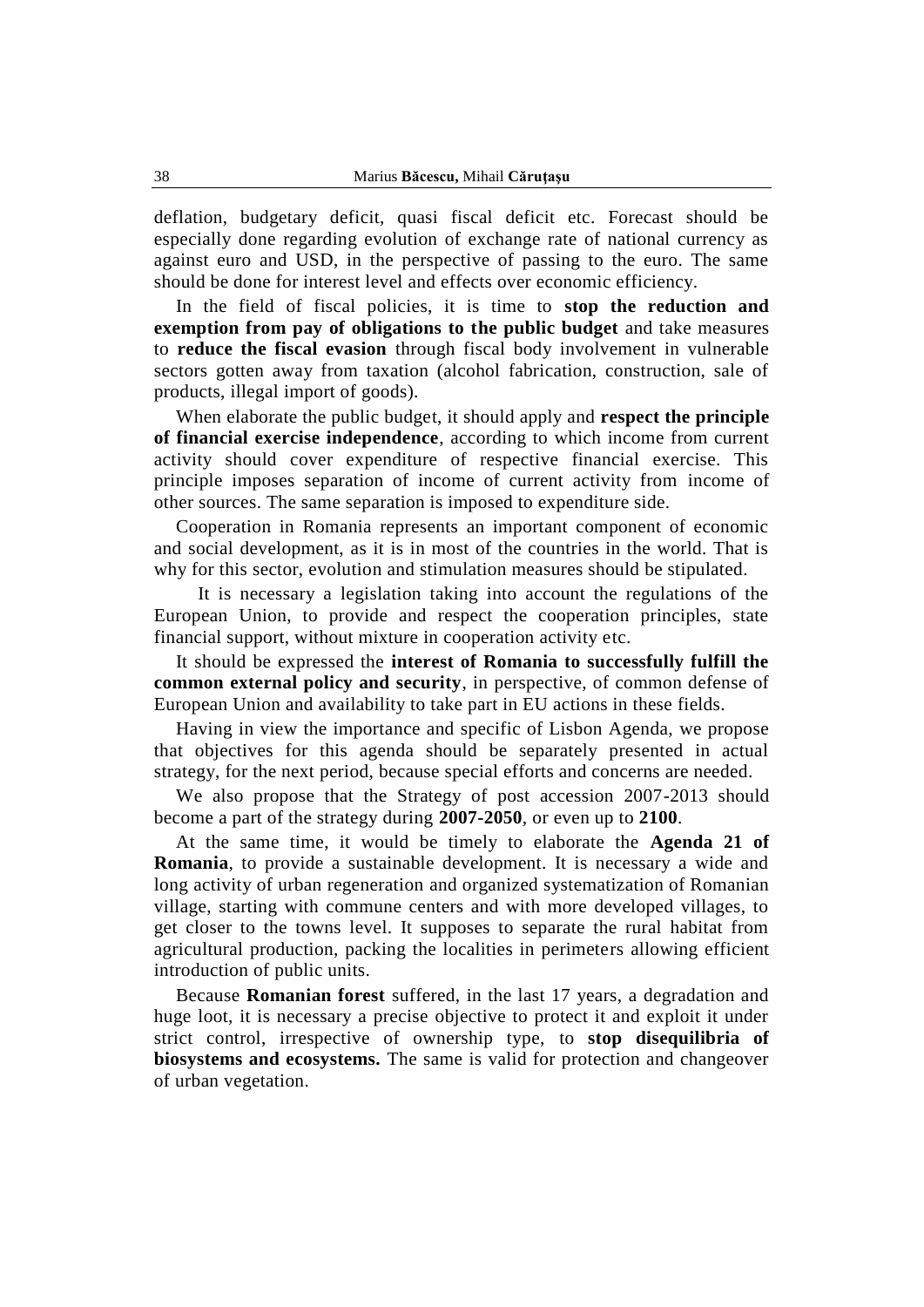The main objective of future development of Romania, irrespective of period, should be **increase in life quality.** That is why it is better to set up precise objectives regarding **reorganization of health system**, to increase efficiency, and **reorganization of education system**, taking into account the tradition of gradual competence organization after compulsory education, to assure the chances of employment, first of all in strategic branches (energy, iron and steel, food, tourism, services, information technology), as well as in other industrial branches.

There are also necessary precise objectives to solve severe problems of pensioners, gypsies and young persons, who leave more and more Romania.

**We cannot set up** precise objectives related to **tax quota**, **lower weight of underground economy, corruption and organized crime.**

**Romania should** elaborate an own position regarding **Constitutional Treaty of European Union** and Romanian authorities active participation in respective debates and negotiations.

**Representatives of civil society organizations** should also take part in the definition of directions for Romania future development, who formulate, within public debates, suggestions and proposals to improve these directions. It is necessary a strategy to be accepted by all the population of the country and by all political forces.

After finalizing the strategy of Romania integration into the European Union, at least up to 2050, it would be better to organize **knowledge of national wealth and economic potential of the country,** by means of censuses, studies and researches in the field, to set up the best the reality, because of big losses in the national wealth registered during the transition to the market economy, to avoid any losses in the wealth by estrangement of national patrimony.